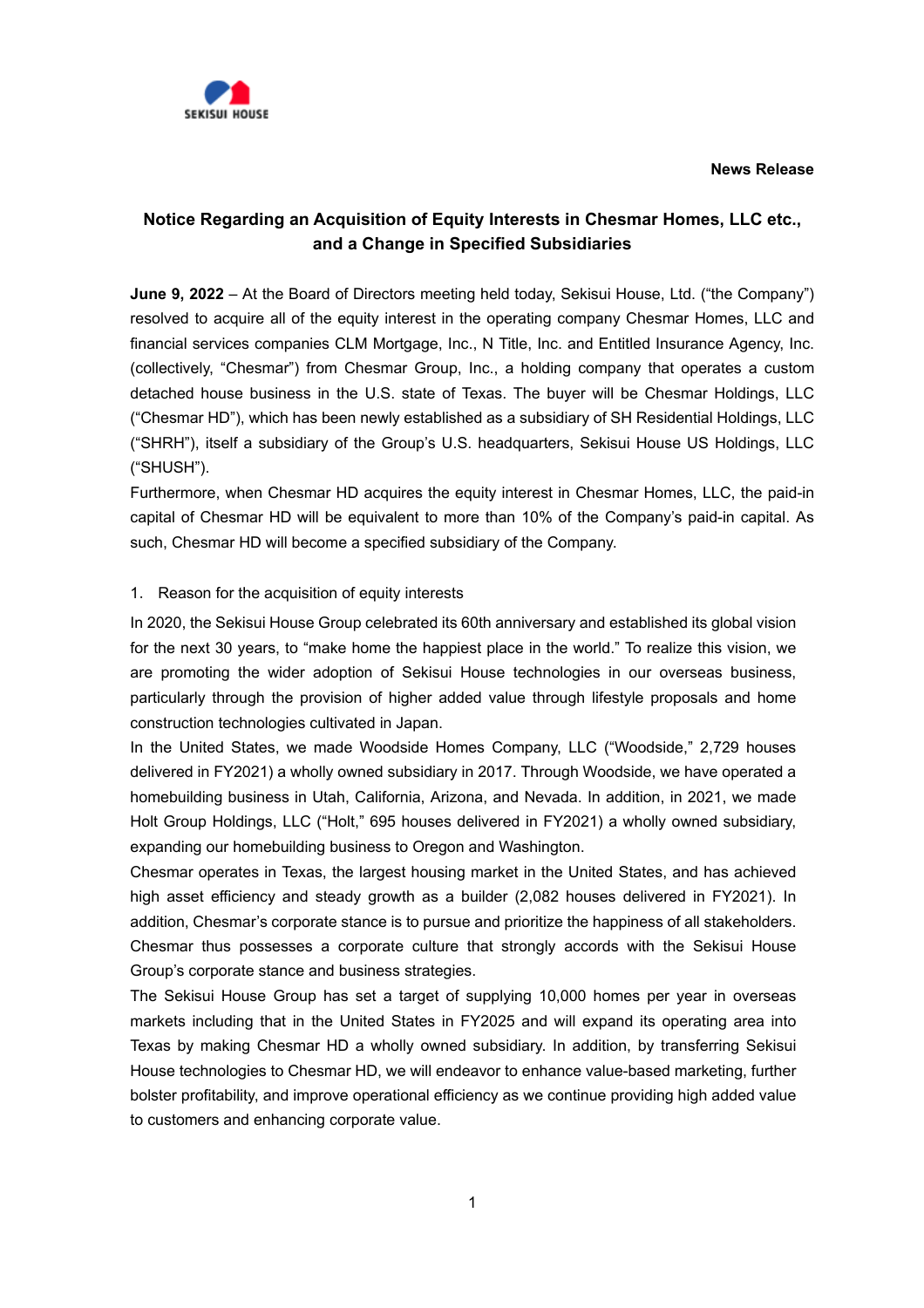

2. Overview of the company that will become a specified subsidiary

 $\mathbb{L}$ 

| $(1)$ Name                  | Chesmar Holdings, LLC                                                |                                                   |  |
|-----------------------------|----------------------------------------------------------------------|---------------------------------------------------|--|
| (2) Location                | 480 Wildwood Forest Dr., Ste 801 Spring, TX 77380-4125               |                                                   |  |
| (3) Representative          | Don Klein (CEO)                                                      |                                                   |  |
| (4) Business                | A holding company that owns equity in companies that operate         |                                                   |  |
|                             | homebuilding businesses and other related businesses                 |                                                   |  |
| (5) Capital                 | US\$513,690 thousands                                                |                                                   |  |
| (6) Date of establishment   | April 17, 2022                                                       |                                                   |  |
| (7) Major shareholders and  |                                                                      |                                                   |  |
| shareholding ratios         | SH Residential Holdings, LLC<br>100%                                 |                                                   |  |
| (8) Relationship with the   | Capital                                                              | The company in question is fully funded by SH     |  |
| Company                     | relationships                                                        | Residential Holdings, LLC, which is a subsidiary  |  |
|                             |                                                                      | of the Company's wholly owned subsidiary          |  |
|                             |                                                                      | Sekisui House US Holdings, LLC.                   |  |
|                             | Personnel                                                            | 5 directors of the company are also executives of |  |
|                             | relationships                                                        | the Sekisui House Group.                          |  |
|                             | <b>Business</b>                                                      |                                                   |  |
|                             | relationships                                                        | Not applicable.                                   |  |
| (9) Operating results and   | Because the company in question was established in 2022, there       |                                                   |  |
| financial position over the | is no information on its operating results and financial position to |                                                   |  |
| last three years            | disclose. The operating results and financial position of Chesmar    |                                                   |  |
|                             | Group, Inc. are as stated in the note below.                         |                                                   |  |

Note: Operating results and financial position over the past three years of Chesmar Group, Inc. (Thousands of US\$; figures below US\$1,000 are truncated)

| Fiscal year end            | December 2019 | December 2020 | December 2021 |
|----------------------------|---------------|---------------|---------------|
| Consolidated net assets    | 125,127       | 160,453       | 225,736       |
| Consolidated total assets  | 251,810       | 358,271       | 426,149       |
| Consolidated net sales     | 471,653       | 611,611       | 810,401       |
| Consolidated operating     | 27,279        | 56,534        | 89,691        |
| income                     |               |               |               |
| Consolidated ordinary      | 27,783        | 57,149        | 92,092        |
| income                     |               |               |               |
| Net income attributable to | 27,292        | 56,111        | 90,795        |
| owners of parent           |               |               |               |

3. Overview of counterparty from which equity interests will be acquired

| $(1)$ Name         | Chesmar Group, Inc.                                          |
|--------------------|--------------------------------------------------------------|
| (2) Location       | 480 Wildwood Forest Dr., Ste 801 Spring, TX 77380-4125       |
| (3) Representative | Don Klein (Founder & CEO)                                    |
| (4) Business       | A holding company that owns equity in companies that operate |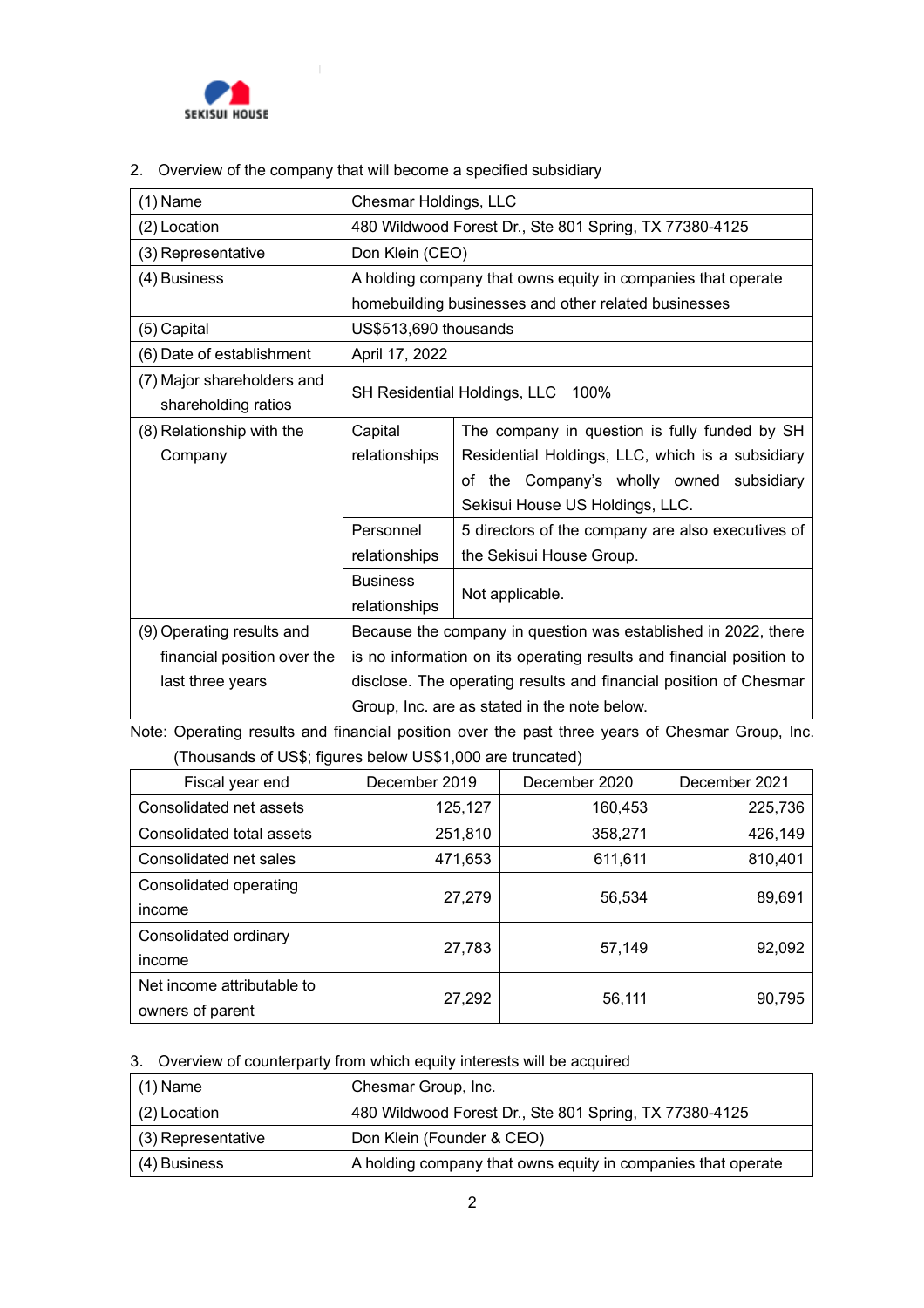

|                               | homebuilding businesses and other related businesses |                                                     |  |
|-------------------------------|------------------------------------------------------|-----------------------------------------------------|--|
| (5) Capital                   | US\$225,736 thousands                                |                                                     |  |
| (6) Date of establishment     | December 21, 2017 (Note)                             |                                                     |  |
| (7) Net asset and total asset | Consolidated net asset: US\$225,736 thousands        |                                                     |  |
| over the last fiscal year     | Consolidated total asset: US\$426,149 thousands      |                                                     |  |
| (8) Major shareholders and    | Klein 2018 Management Trust<br>56.03%                |                                                     |  |
| shareholding ratios           | 14.92%<br>Employee Stock Ownership Plan              |                                                     |  |
|                               | APB 5050, LLC<br>6.36%                               |                                                     |  |
| (9) Relationship with the     | Capital                                              |                                                     |  |
| Company                       | relationships                                        | Not applicable.                                     |  |
|                               | Personnel                                            |                                                     |  |
|                               | relationships                                        | Not applicable.                                     |  |
|                               | <b>Business</b>                                      | North America Sekisui House, LLC, which is a        |  |
|                               | relationships                                        | subsidiary of the Company's wholly owned            |  |
|                               |                                                      | subsidiary Sekisui House US Holdings, has a         |  |
|                               |                                                      | business relationship with the company<br><i>in</i> |  |
|                               |                                                      | question.                                           |  |

Note: Chesmar Homes, LLC was established and began business in 2005.

4. Proportion of equity interest to be acquired and ownership interest before and after the acquisition

| (1) Proportion of ownership interest before transfer | $-$ %                         |
|------------------------------------------------------|-------------------------------|
| (2) Proportion of equity interest to be acquired     | 100%                          |
| (3) Acquisition value                                | Approximately US\$514 million |
| (4) Proportion of ownership interest after transfer  | 100%                          |

### 5. Schedule

| $(1)$ Resolution date                                  | June 9, 2022                |
|--------------------------------------------------------|-----------------------------|
| (2) Date of contract                                   | June 9, 2022                |
| (3) Date of equity interest acquisition (first round)  | July 1, 2022 (planned)      |
| (4) Date of equity interest acquisition (second round) | December 30, 2022 (planned) |

Note: The acquisitions of the equity interests in Chesmar Homes, LLC and Entitled Insurance Agency, Inc. are planned for July 1, 2022. The acquisitions of CLM Mortgage, Inc. and N Title, Inc. are expected to be conducted on December 30, 2022, after acquiring approval from government and tax authorities.

### 6. Forecast

With this acquisition, Chesmar HD is expected to become a consolidated subsidiary of the Company from the fiscal year ending January 31, 2023. We are currently analyzing the impact of this on the Company's consolidated results and will swiftly issue a notice of any matters that require disclosure should they arise.